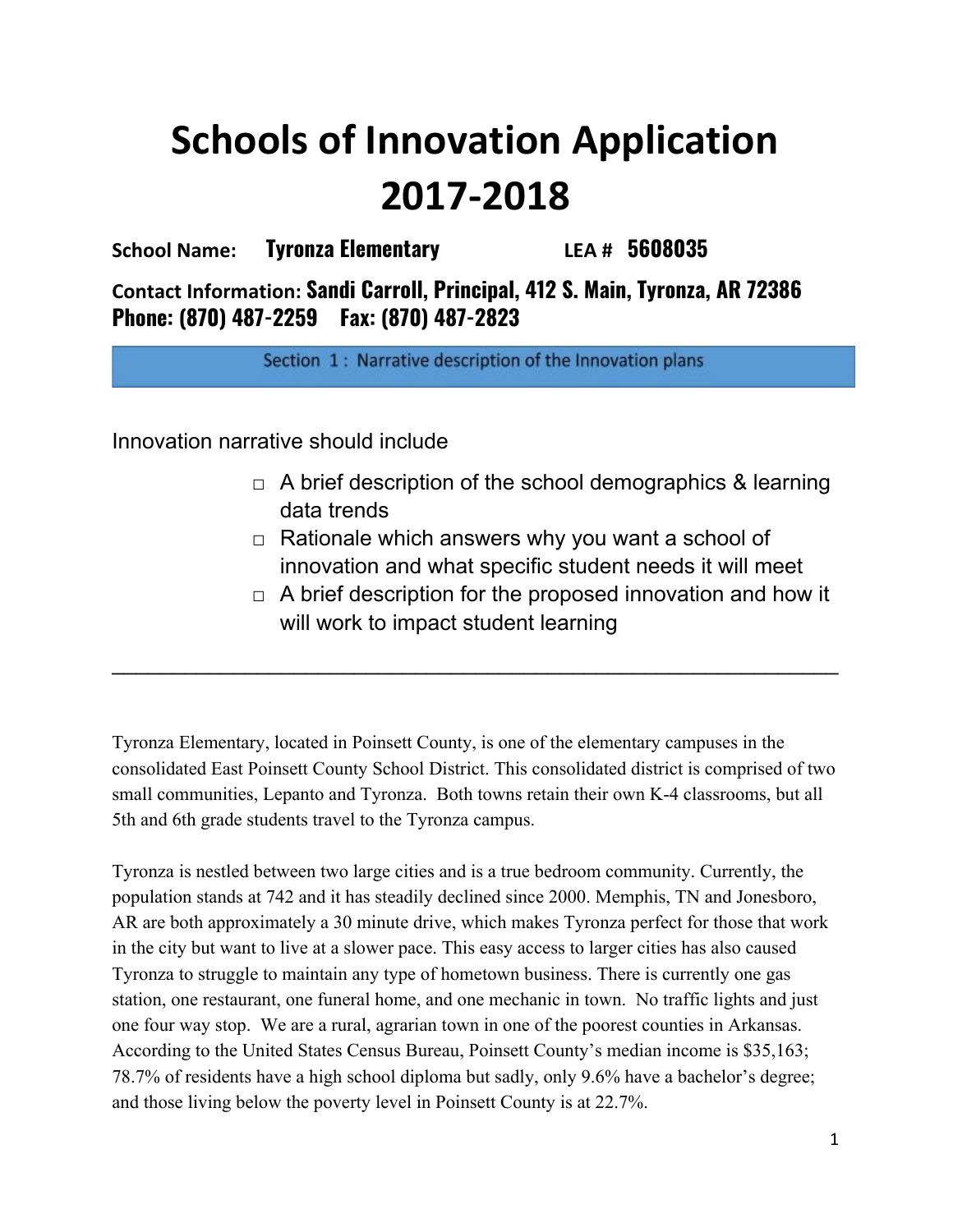The majority of our student body has a very limited view of the world and never travel outside of a 20 miles radius. The Tyronza Elementary student body diversity is as follows: Caucasian: 77%, African American: 11%, Hispanic: 5%, Asian: 1%, American Indian: 0%, and Other: 6%. Almost 73% of our students receive free or reduced lunches.

According to our most recent ACT Aspire testing data, Tyronza Elementary is at or above the state average in 3rd grade literacy and math and 6th grade math. We fall below in 4th grade literacy and math, 5th grade literacy and math, and 6th grade literacy. Parent, community, and faculty feedback indicates that a more diverse, rigorous curriculum is needed to reach all students. Innovative strategies need to be involved in helping the students, parents, and community become one team. Learning a second language, having an understanding of gardening and economics, and being a technology savvy individuals will all open up opportunities not found in a typical elementary setting.

The School of Innovation designation would help Tyronza Elementary in expanding our students' learning and implement unique instructional methods to reach East Poinsett County School District's mission of preparing "students for an ever changing world". The local school is the one thing most residents continue to be proud of and the SOI designation would boost the moral of not only the school, but more importantly the community and surrounding areas. Our proposed School of Innovation goals will help develop tomorrow's leaders... today.

## **Section 2: General Questions**

 $\mathcal{L}_\mathcal{L} = \{ \mathcal{L}_\mathcal{L} = \{ \mathcal{L}_\mathcal{L} = \{ \mathcal{L}_\mathcal{L} = \{ \mathcal{L}_\mathcal{L} = \{ \mathcal{L}_\mathcal{L} = \{ \mathcal{L}_\mathcal{L} = \{ \mathcal{L}_\mathcal{L} = \{ \mathcal{L}_\mathcal{L} = \{ \mathcal{L}_\mathcal{L} = \{ \mathcal{L}_\mathcal{L} = \{ \mathcal{L}_\mathcal{L} = \{ \mathcal{L}_\mathcal{L} = \{ \mathcal{L}_\mathcal{L} = \{ \mathcal{L}_\mathcal{$ 

## **General Questions**

# **Special Conditions (Check all that apply) (NOTE: This language may change under ESSA)**

- $\Box$  Facilities Distress
- □ Rewards School for Growth
- $\neg$  Rewards School for Performance

Link to your School Improvement Plan:

**<http://indistar.org/>**

**Guest Login-guestSAR2020 Guest Password-guestSAR2020**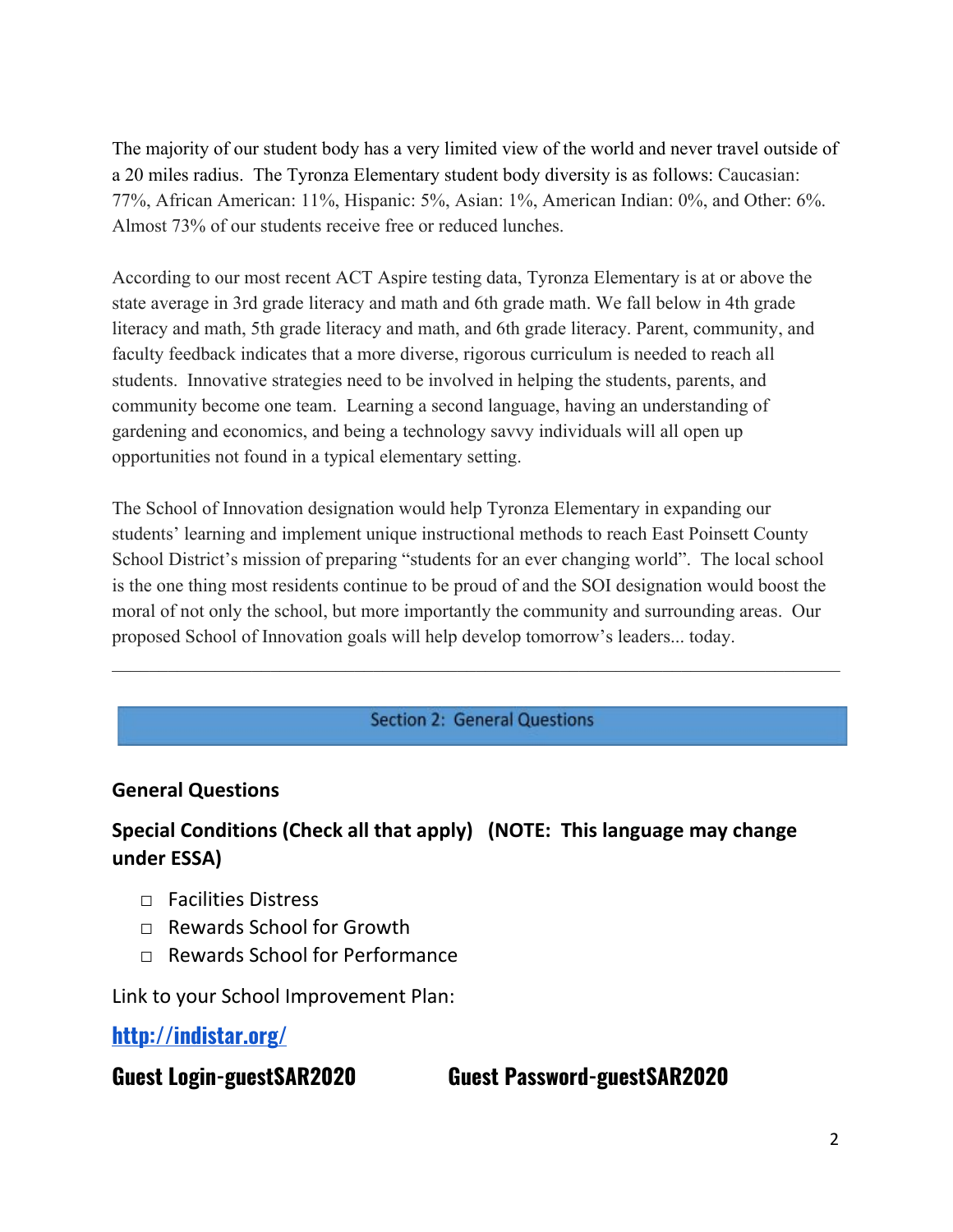School Rating

□ A □ B ✓ C **(2015 rating-no rating assigned in 2016 and 2017)** □ D  $\neg$  F

Is this a new LEA?

□ Yes

 $\sqrt{NQ}$ 

If Yes, Please Explain

Supports and service organizations assisting your school.

**EXECUTE:** Arkansas Department of Education (ADE)

\_\_**X**\_\_\_ Arkansas Public Resource Center (APSRC)

\_\_**X**\_\_ Education Renewal Zone (ERZ)

\_\_\_\_\_ Other -Please list below:

Section 3 Exploring and Learning Prework

**Exploring and Learning Phase 1**: The work in this section is suggested before completing the School of Innovation Plan and Goals in the application.

| <b>Exploring and Learning Phase 1 Work</b> |                                                                                         |  |  |  |
|--------------------------------------------|-----------------------------------------------------------------------------------------|--|--|--|
| Sept. 2017-Jan 2018                        |                                                                                         |  |  |  |
| September 26-27                            | Fall Innovation Summit in September<br>$\bullet$                                        |  |  |  |
| September 27, 2017 4:00-5:00               | Information session for prospective SOI<br>$\bullet$<br>schools on second day of summit |  |  |  |
| October 3, 2017                            | Deadline to Submit Intent to Apply                                                      |  |  |  |
| October 11, 2017                           | <b>Attend SOI Application Meeting</b>                                                   |  |  |  |
|                                            |                                                                                         |  |  |  |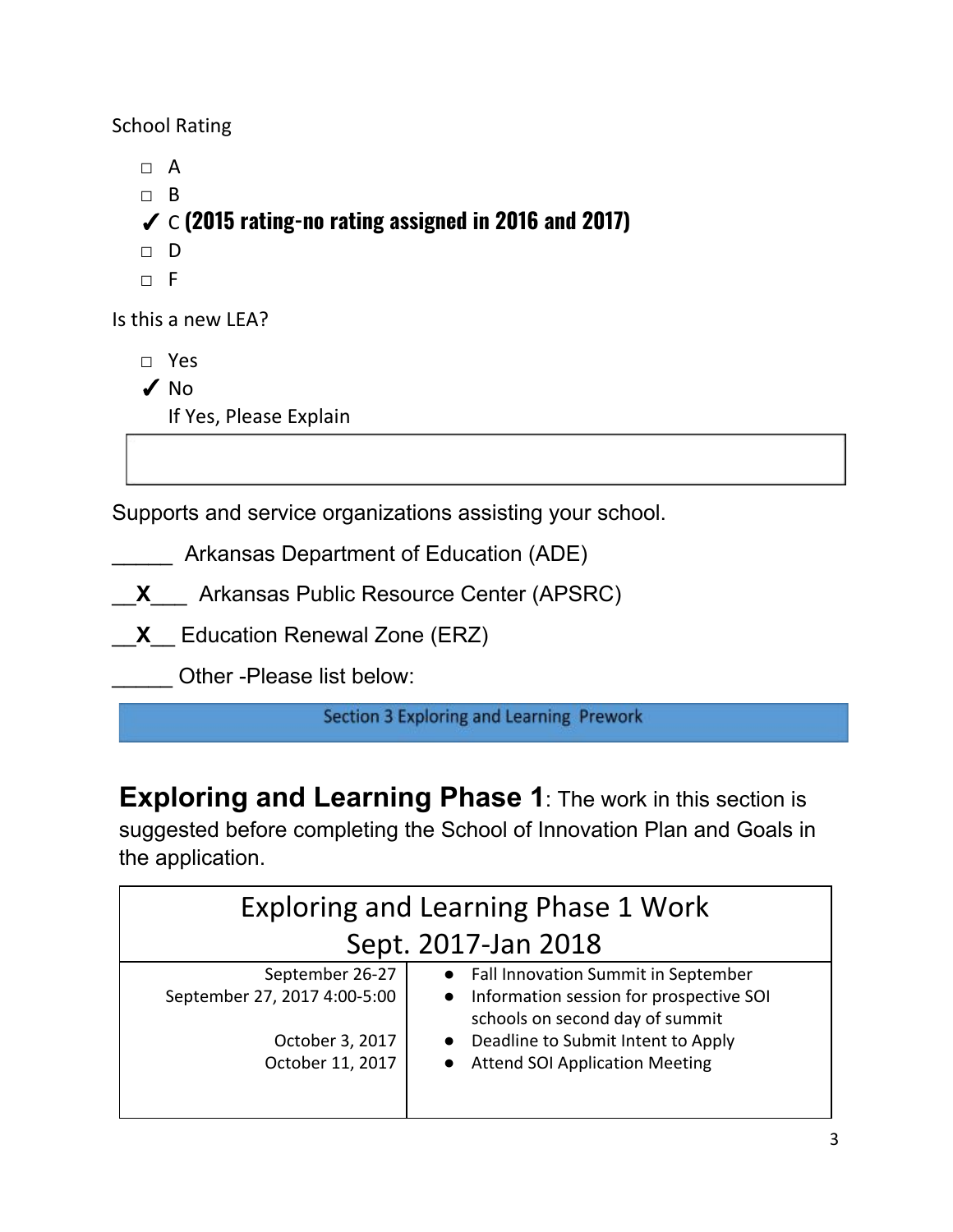# **Exploring and Learning Phase 1 Capacity Building up to Submission of Application on February 5, 2018**

What activities have engaged staff and other stakeholders in order to build capacity for innovation?.

Complete the following chart that **details** the professional development plan.

## **Professional Development Plan Part 1— Exploring and Learning Phase 1 learning up to submission of application**

| <b>Date</b> | <b>Describe Activity</b>     | Number of participants | Roles in School           |
|-------------|------------------------------|------------------------|---------------------------|
| 10/11/17    | Technical                    | 3                      | 1 administrator           |
|             | Assistance-Arch Ford         |                        | 2 teachers                |
|             | Coop.                        |                        |                           |
| 11/16/17    | Technical                    | $\overline{3}$         | 3 teachers                |
|             | Assistance-Arch Ford         |                        |                           |
|             | Coop.                        |                        |                           |
| 12/6/17     | Technical                    | $\overline{3}$         | 1 administrator           |
|             | Assistance-Crowley's         |                        | 1 support staff           |
|             | Ridge Coop: Student          |                        | 1 teacher                 |
|             | Learning Needs,              |                        |                           |
|             | Goals, Theory of             |                        |                           |
|             | Action, and                  |                        |                           |
|             | Outputs/Outcomes             |                        |                           |
| 1/12/18     | <b>Technical Assistance-</b> | $\mathbf{1}$           | 1 administrator (it was a |
|             | Zoom Meeting on              |                        | snow day for our district |
|             | course approvals,            |                        | but recording was         |
|             | waivers, and                 |                        | reviewed by others at a   |
|             | application reviews.         |                        | later date)               |

# Section 4 : Vision and Mission

The school's **Vision and Mission** will align to the innovative work. Please indicate if your vision and mission are:

\_\_\_\_\_ new \_\_\_X\_revisited \_\_\_\_\_reworded \_\_\_completely revised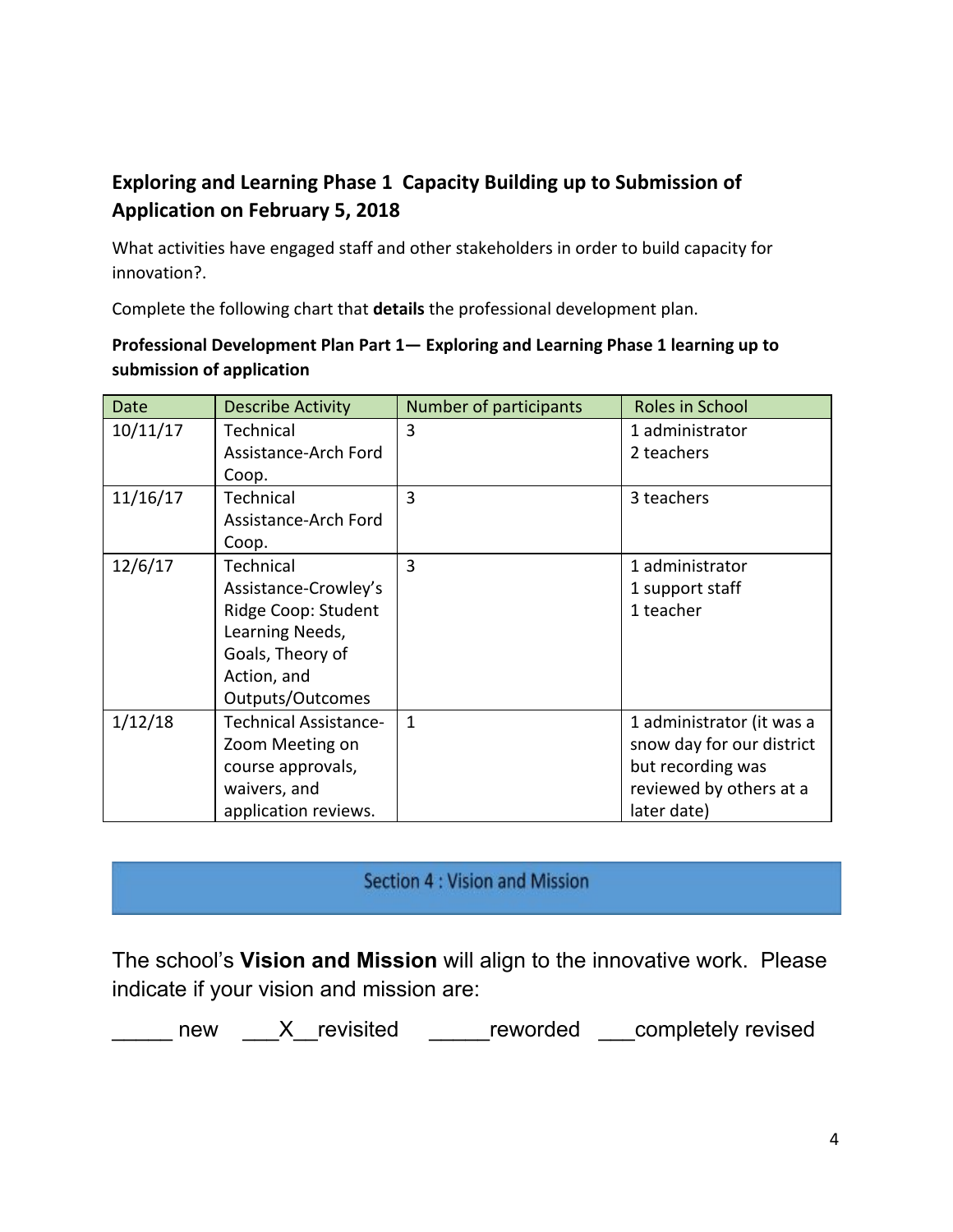If you completed any of the steps above, briefly explain your process and the stakeholders involved

The mission and vision statements of East Poinsett County Elementary were recently committee reviewed and updated. This allowed our School of Innovation Planning Committee, and later, our Council of Innovation to simply revisit the statements to see if any adjustments were needed. We found the mission and vision statements to be solid and relevant in our continued work, therefore no editing was necessary.

The school's **Vision** statement

Every Student, Every Opportunity, Every Day!

The school's **Mission** statement

Our schools are committed to making all students first priority. We strive to provide open communication among administration, faculty, students, and parents of the high expectations set forth by the East Poinsett County School District. A data driven, standards based curriculum, enhanced with technology, will prepare students for an ever changing world. All students will be provided with problem solving skills to ensure college and career readiness.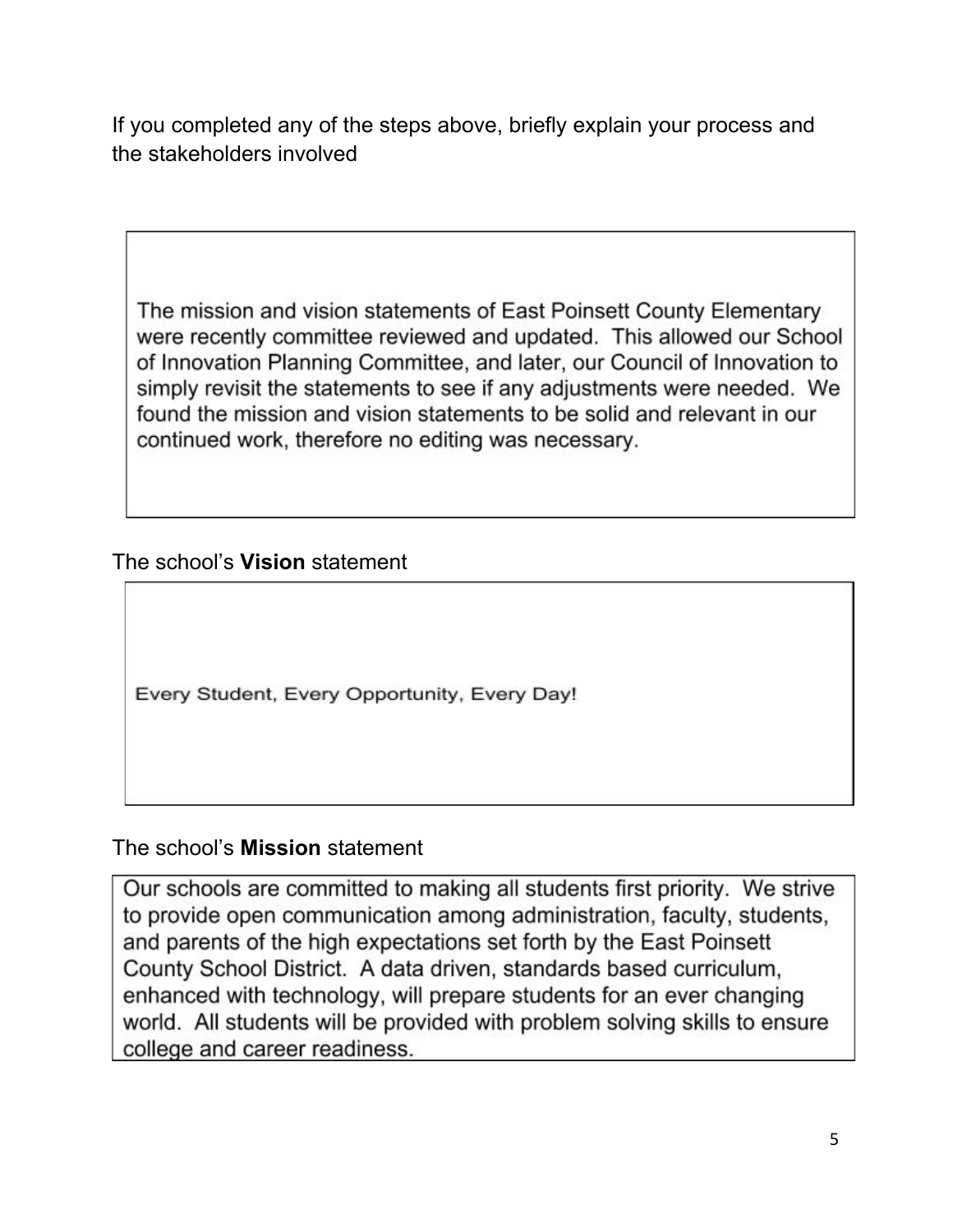Identify the school of innovation goals and performance targets.

# **These may include, but are not limited to, the following goals outlined**

# **in [AR Code § 6-15-2803 \(2016\)](http://law.justia.com/codes/arkansas/2016/title-6/subtitle-2/chapter-15/subchapter-28/section-6-15-2803)**

**(Example of Goal Writing Worksheet at end of Application Form)**

**Note: Limit the response to no more than five (5) goals.**

| Goal 1 | Increase engagement, global communication ability,<br>literacy, and cultural understanding of student body by<br>offering a Spanish foreign language program.                                                                                                                       |
|--------|-------------------------------------------------------------------------------------------------------------------------------------------------------------------------------------------------------------------------------------------------------------------------------------|
| Goal 2 | Provide an increase of science and mathematics based,<br>real world learning opportunities and student<br>experiences by developing a farm to table/farmer's<br>market gardening opportunity.                                                                                       |
| Goal 3 | Expand students' college and career readiness by<br>offering Keyboarding and Introduction to Computer<br>Technology (A.C.E.) courses at earlier grade levels. This<br>will allow more motivating, interest based courses to be<br>offered as students progress through high school. |

#### Section 6: Goal Timeline

Please connect the SOI goals to the innovation, rationale, and timeline for implementation. Note: limit the response to no more than five (5) goals.

| Goal                   | <b>Innovation</b>  | <b>Rationale</b>           | <b>Timeline</b>            |
|------------------------|--------------------|----------------------------|----------------------------|
| Goal 1: Increase       | Offering a Spanish | If we offer Spanish I and  | At least $10\%$ of these   |
| engagement, global     | foreign language   | Spanish II for high school | students will successfully |
| communication ability, | program.           | graduation credit to 5th   | complete the course with   |
| literacy, and cultural |                    | and 6th graders through    | passing grade and digital  |
|                        |                    | the Distance Learning      | communication portfolio    |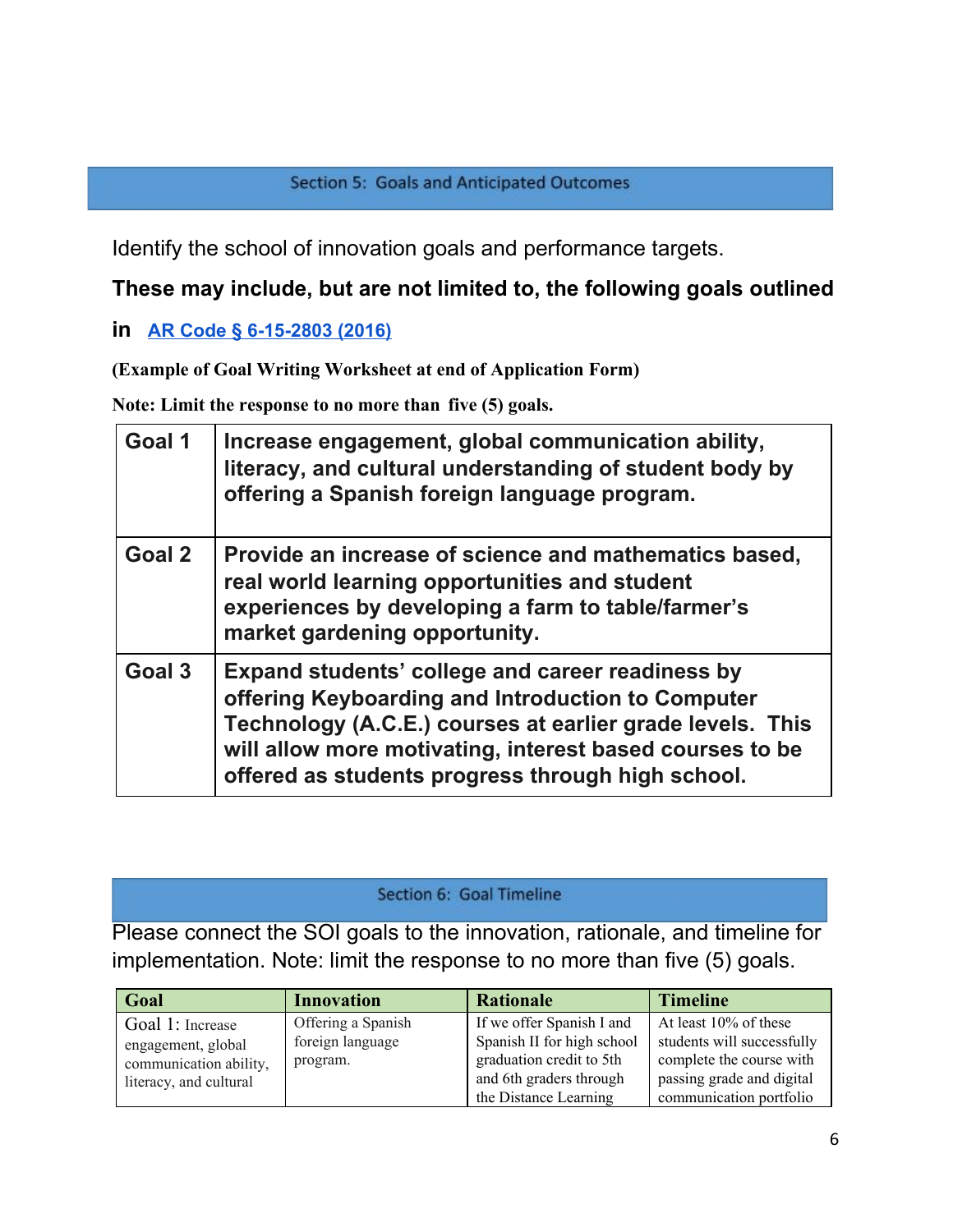| understanding of<br>student body.                                                                                                                                                                                                                                                                                               |                                                                                                                                                                                             | program, this will allow<br>students to engage in<br>various cultural<br>conversations and be<br>more globally literate.<br>K-4 students will receive<br>a 30 minute enrichment<br>class each week to taught<br>by a native Hispanic<br>speaking individual.<br>Students who are taught<br>by a native speaker have<br>shown to better interact                                                                                                                                                                                                                                                            | by the end of each<br>grading period. K-4<br>students will develop<br>global communicative<br>abilities by learning 250<br>spanish words annually.                                                                                                                                       |
|---------------------------------------------------------------------------------------------------------------------------------------------------------------------------------------------------------------------------------------------------------------------------------------------------------------------------------|---------------------------------------------------------------------------------------------------------------------------------------------------------------------------------------------|------------------------------------------------------------------------------------------------------------------------------------------------------------------------------------------------------------------------------------------------------------------------------------------------------------------------------------------------------------------------------------------------------------------------------------------------------------------------------------------------------------------------------------------------------------------------------------------------------------|------------------------------------------------------------------------------------------------------------------------------------------------------------------------------------------------------------------------------------------------------------------------------------------|
| Goal 2: Provide an<br>increase of science and<br>mathematics based, real<br>world learning<br>opportunities and<br>student experiences by<br>developing a farm to<br>table/farmer's market<br>gardening opportunity.                                                                                                            | Development of a farm to<br>table program to<br>supplement the school<br>cafeteria and hold a local<br>farmer's market.                                                                     | with the language in a<br>natural, relevant context.<br>By offering this learning<br>opportunity, students will<br>gain an enhanced<br>understanding of farming,<br>economics, and<br>community service.                                                                                                                                                                                                                                                                                                                                                                                                   | Assessment of goal is<br>determined as successful<br>if a reduction of food<br>costs for the cafeteria is<br>present, as well as, a<br>profit gained from sales<br>of the farmer's market.<br>All profits will be put<br>back into the program to<br>assist with self<br>sustainability. |
| Goal 3: Expand<br>students' college and<br>career readiness by<br>offering Keyboarding<br>and Introduction to<br><b>Computer Technology</b><br>$(A.C.E.)$ courses at<br>earlier grade levels.<br>This will allow more<br>motivating, interest<br>based courses to be<br>offered as students<br>progress through high<br>school. | Reassignment of<br>Keyboarding and<br>Introduction to Computer<br>Technology courses to<br>grade levels that are more<br>aligned with those classes<br>who need the specific<br>skill sets. | These courses are<br>typically offered in 7th<br>and 8th grades but<br>students today are using<br>technology and typing at<br>a much younger age. If<br>we teach students correct<br>typing procedures and<br>basic computer<br>knowledge at the onset of<br>regular device usage,<br>which is approximately<br>3rd grade, we can<br>produce higher<br>performing, better<br>informed students. This<br>earlier introduction will<br>also provide exposure to<br>possible career fields and<br>more techical course<br>offerings in high school,<br>which will be very<br>motivating for the<br>students. | Successful<br>implementation will be<br>determined by at least<br>50% of the class having a<br>passing grade at the end<br>of each grading period.                                                                                                                                       |

Section 7: SOI Innovation Plan Proposed Actions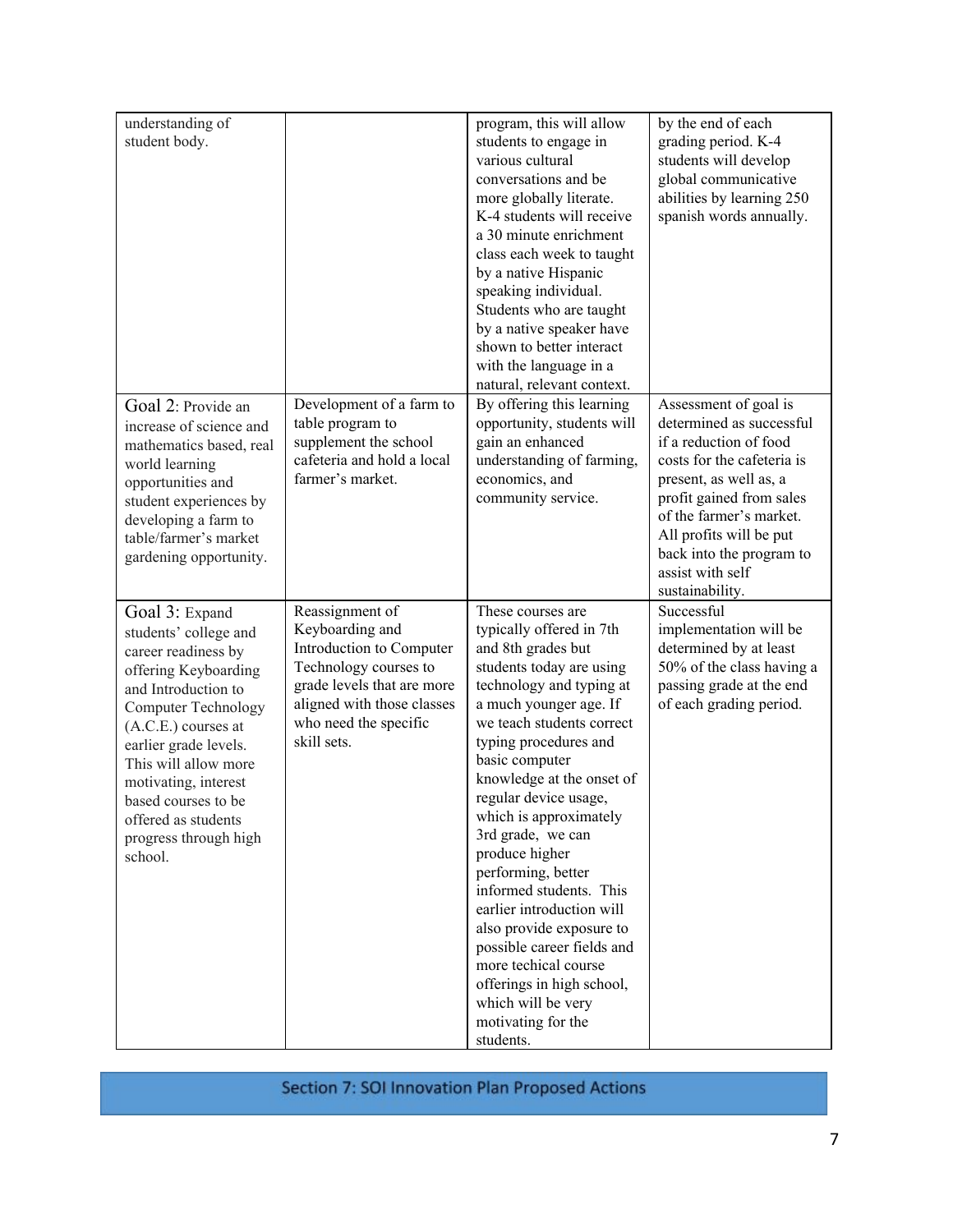Describe the school of innovation plan. The action plan must include details such as curriculum to be used, changes to schedules, and changes to courses.

| <b>Date</b>          | Goal #         | <b>Action</b>                                                                                                                                                                                    | <b>Expected</b>                                                                                                                                                                                                        | <b>Materials &amp;</b>                                                                                                                                                                                                                             |
|----------------------|----------------|--------------------------------------------------------------------------------------------------------------------------------------------------------------------------------------------------|------------------------------------------------------------------------------------------------------------------------------------------------------------------------------------------------------------------------|----------------------------------------------------------------------------------------------------------------------------------------------------------------------------------------------------------------------------------------------------|
| <b>From-To</b>       |                |                                                                                                                                                                                                  | <b>Outcome</b>                                                                                                                                                                                                         | <b>Resources Needed</b>                                                                                                                                                                                                                            |
| June 2018<br>-onward | $\mathbf{1}$   | Coordinate 5th and 6th<br>grade schedules with<br>Distance Learning<br>schedule.<br>Schedule native hispanic<br>speaker for K-4 weekly<br>classes.                                               | Students will<br>have access to<br>instruction at the<br>same time each<br>day.<br>Instructor will<br>have face to face<br>time with each<br>K-4 class once<br>per week for<br>acquisition of                          | Materials required by<br>Distance Learning<br>course.<br><b>Facilitator Training</b><br>for teacher.<br>K-4 students will use<br>the "Spanish for Kids"<br>Beginner Level 1 and<br>2" series available<br>from the public<br>library as core text. |
|                      |                | Check for student<br>progression at end of<br>grading period.                                                                                                                                    | language.<br>At least 10% of<br>5th and 6th grade<br>students have a<br>passing grade and<br>complete digital<br>portfolio. K-4<br>students have<br>acquired 250<br>spanish words by<br>the end of the<br>school year. | Report Cards and<br>running records.                                                                                                                                                                                                               |
| May 2018<br>-onward  | $\overline{2}$ | Recruit community<br>members to mentor<br>students in gardening and<br>business process.<br>Poll students to see what<br>crops they would like to<br>grow and have prepared<br>in the cafeteria. | Students will gain<br>knowledge and<br>companionship<br>from community<br>members.<br>Personal interest<br>in selected crops<br>help to build                                                                          | Train community<br>members on how to<br>mentor younger<br>students.<br>Equipment to<br>maintain garden and<br>seed to grow.<br>Doodle Poll or<br>Google Form                                                                                       |

Complete the following ACTION Plan Timeline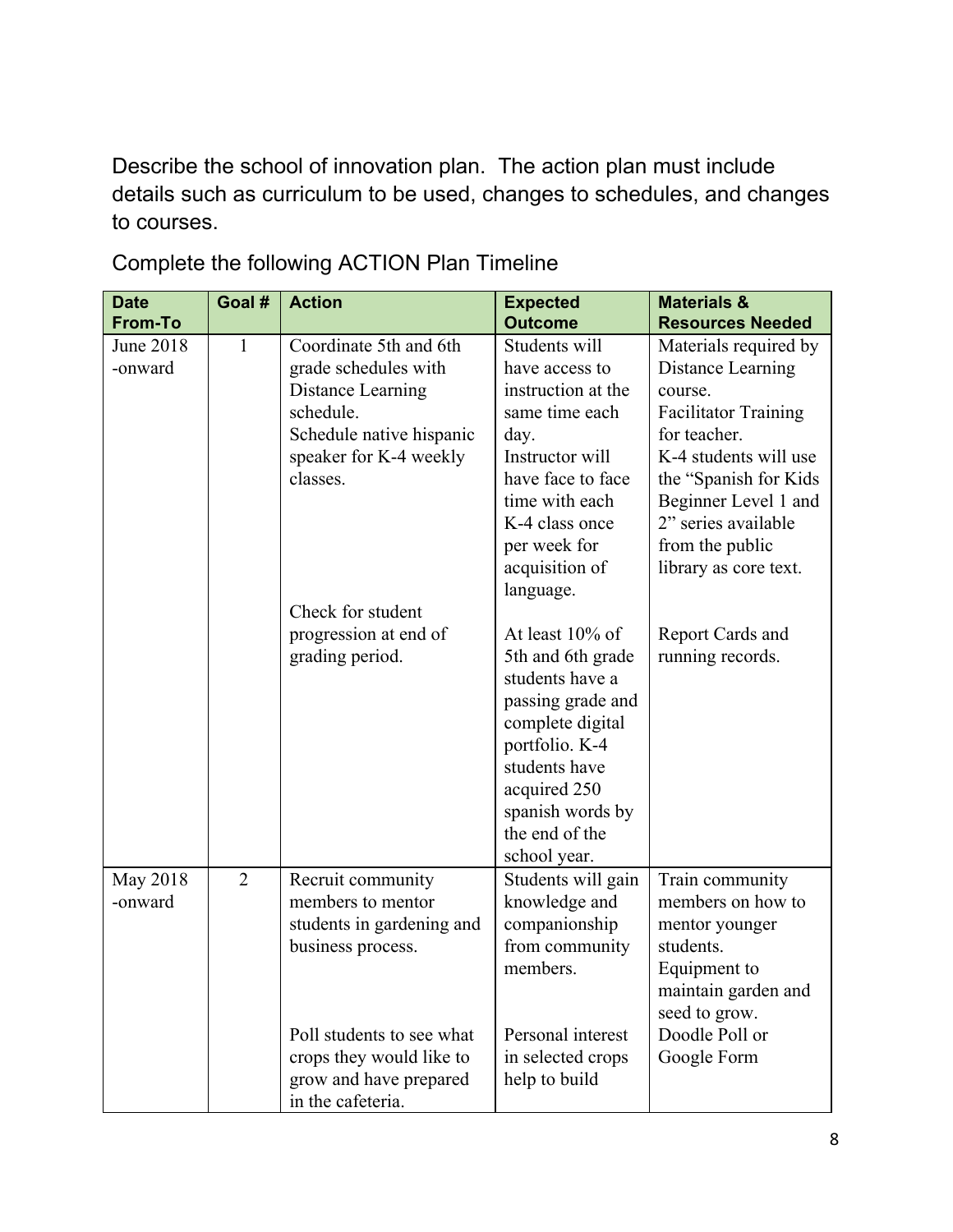|                             |   | Schedule working times<br>for the garden. Harvest<br>crops to be used in<br>cafeteria.<br>Determine crop to be sold<br>at market. Students<br>advertise, plan sale. | interest in<br>program.<br>Rotating schedule<br>of student worker<br>assures all get<br>ample<br>opportunity to<br>work in the<br>garden and<br>market. Students<br>gather and clean<br>all produce.                      | On the job training<br>for the students from<br>the community<br>mentors in<br>harvesting, cleaning,<br>pricing, and selling<br>produce.<br>Farmer's Market<br>Economics<br>curriculum |
|-----------------------------|---|---------------------------------------------------------------------------------------------------------------------------------------------------------------------|---------------------------------------------------------------------------------------------------------------------------------------------------------------------------------------------------------------------------|----------------------------------------------------------------------------------------------------------------------------------------------------------------------------------------|
| <b>June 2018</b><br>-onward | 3 | Revise schedules to allow<br>for certified business<br>teacher in Keyboarding<br>and Introduction to<br>Computer Technology.                                        | Students who are<br>at the age to need<br>these skills are<br>getting them-<br>rather than<br>waiting 4 years<br>after a student has<br>been using a<br>device every day-<br>to receive basic<br>introductory<br>courses. | A.C.E. Frameworks<br>for courses for<br>elementary business<br>teacher.                                                                                                                |
|                             |   | Check on student<br>progression in<br>curriculum.                                                                                                                   | At least 50% of<br>enrollment have<br>passing grades in<br>the course.                                                                                                                                                    | Report card and<br>running records.                                                                                                                                                    |

In the following table, list the Waiver information needed:

- □ Each law, rule and standard by title, number and description for which a waiver is requested
- □ A rationale for each waiver requested
- $\Box$  An explanation of the way that each waiver would assist in implementing the educational program of the school of innovation

The linked chart may assist: [Commonly Granted Waivers](http://www.arkansased.gov/public/userfiles/Learning_Services/Charter%20and%20Home%20School/Charter%20School-Division%20of%20Learning%20Services/Applications/Waiver_Document.pdf)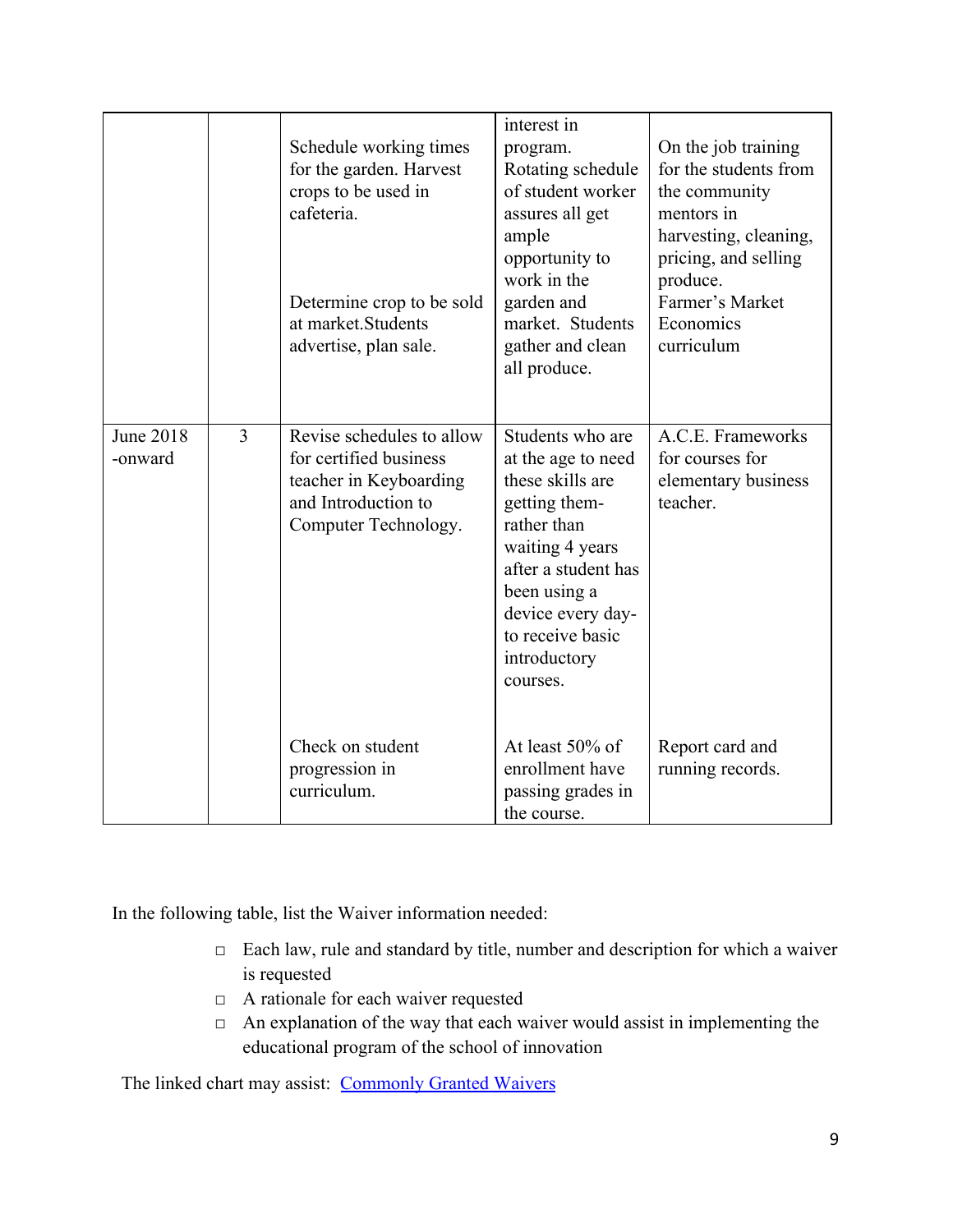| Waiver sought                                                                                                                                                                                                                                                                                                                                                                                                                                                                                                                                                                                                                  | Rationale                                                                                                                                                                                                                                                                                                                                                                                                                                              | Explanation                                                                                                                                                                                                                                                                                                          |
|--------------------------------------------------------------------------------------------------------------------------------------------------------------------------------------------------------------------------------------------------------------------------------------------------------------------------------------------------------------------------------------------------------------------------------------------------------------------------------------------------------------------------------------------------------------------------------------------------------------------------------|--------------------------------------------------------------------------------------------------------------------------------------------------------------------------------------------------------------------------------------------------------------------------------------------------------------------------------------------------------------------------------------------------------------------------------------------------------|----------------------------------------------------------------------------------------------------------------------------------------------------------------------------------------------------------------------------------------------------------------------------------------------------------------------|
| ADE Standards Rules, Section<br>9 Standard IV Curriculum,<br>9.03.3.12-<br>Upon approval by the<br>Department, courses taught in<br>grades 5-8 may be offered for<br>high school graduation credit.<br>Courses shall have the same<br>rigor as those taught in high<br>school, but content for a<br>single course may be taught<br>over a two-year period.<br>Teachers shall be certified in<br>the subject area taught with<br>students participating in<br>appropriate End-of-Course<br>examinations. Schools shall<br>have appropriate follow-up<br>curriculum in place for<br>students adopting an<br>accelerated schedule | Students that are successful in<br>completing these courses will<br>have the opportunity to enroll<br>in more advanced language<br>classes as an upperclassman or<br>even learn a third language.<br>Students who show a<br>secondary language proficiency<br>are known to possess an<br>improved knowledge and<br>attitude towards other cultures.                                                                                                    | Students in 5th and 6th<br>grade would have the<br>opportunity to take<br>Spanish I $(2018-19)$ and<br>Spanish I or II (2019-20)<br>for high school graduation<br>credit through an<br>accredited Arkansas<br>Distance Learning<br>program.                                                                          |
| <b>ADE Standards Rules, Section</b><br>15.03 Licensure and Renewal,<br>$15.03.2 -$<br>All administrative, teaching,<br>and other personnel shall meet<br>appropriate State licensure<br>and renewal requirements for<br>the position to which they are<br>assigned.                                                                                                                                                                                                                                                                                                                                                            | Tyronza Elementary seeks an<br>exemption to allow a native<br>hispanic speaking member of<br>the community to teach weekly<br>spanish lessons to enrich the<br>curriculum. No credit will be<br>awarded for the course as it is<br>an enrichment opportunity.                                                                                                                                                                                          | K-4 students would meet<br>with a native hispanic<br>speaking member of the<br>community each week to<br>facilitate acquisition of<br>250 spanish words per<br>academic year.                                                                                                                                        |
| <b>ADE Standards Rules, Section</b><br>9.03 Curriculum,<br>$9.03.2.5(K-4)$ & $9.03.3.8(5-8)$<br><b>Tools for Learning Technical</b><br>skills: research and<br>information skills, use of<br>computers and calculators<br>Data gathering: use of data<br>banks, atlases, dictionaries,<br>almanacs, networks, news<br>sources, and interviews, and<br>9.03.3.9 Career and Technical<br>Education                                                                                                                                                                                                                               | The A.C.E. courses of<br>Keyboarding and Introduction<br>to Computer Technology are<br>typically offered in 7th and 8th<br>grades but students today are<br>using technology and typing at<br>a much younger age. If we<br>teach students correct typing<br>procedures and basic computer<br>knowledge at the onset of<br>regular device usage, which is<br>approximately 3rd grade, we<br>can produce higher performing,<br>better informed students. | Successful implementation<br>will be determined by at<br>least 50% of the class<br>having a passing grade at<br>the end of each grading<br>period. This earlier<br>introduction will also<br>provide exposure to<br>possible technology based<br>career fields which will be<br>very motivating for the<br>students. |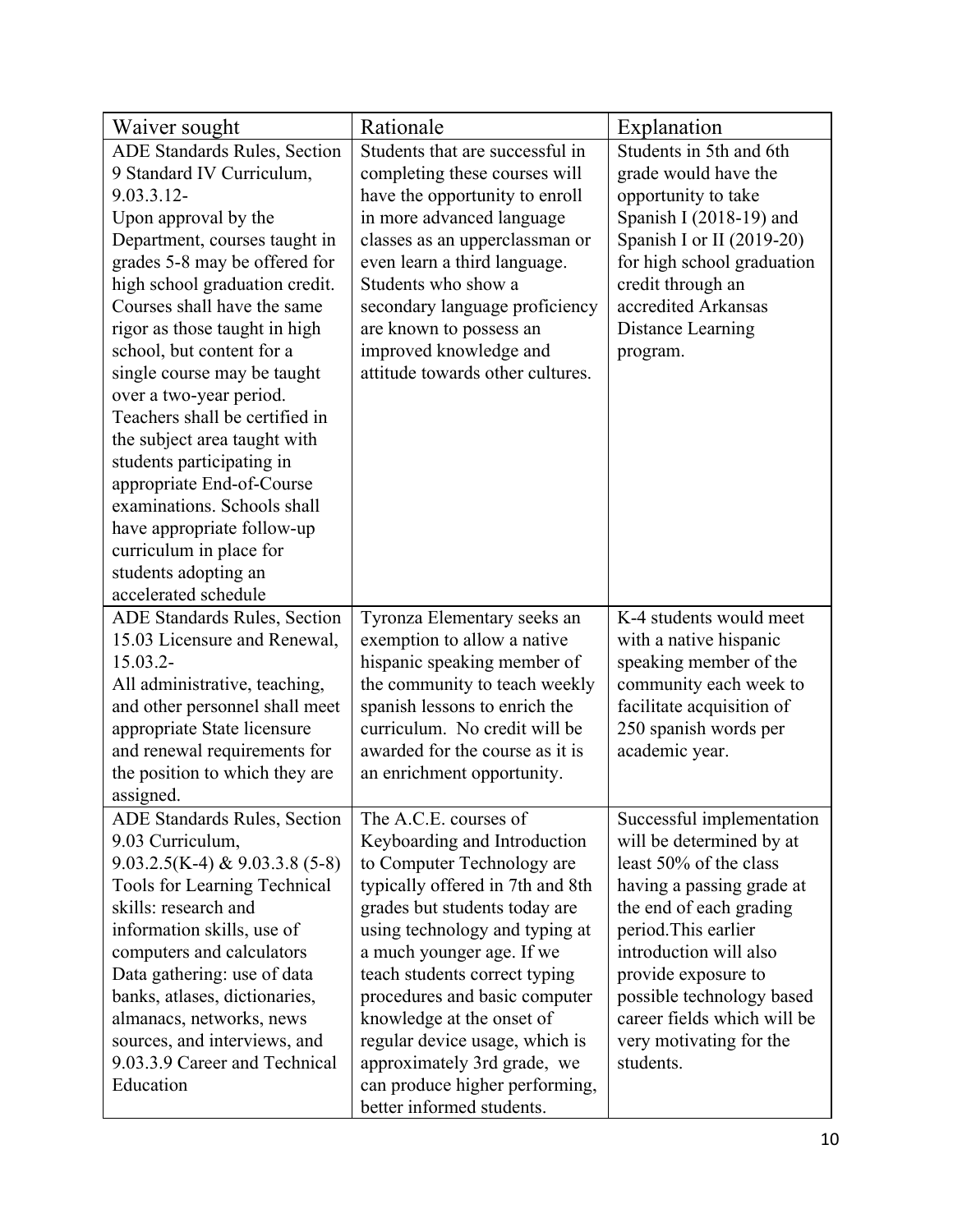#### Section 9: Council of Innovation

The Council of Innovation is composed of teachers, classified employees, the building principal or designee, parents, community members, students and minority membership in schools with at least a 10% minority student population. The council shall generate innovative ideas and proposals of its own and from other stakeholders to determine the content of the plan that will be voted on by the school employees.

#### **Council of Innovation**

Minority populations that comprise over 10% of school population (List all minorities that are over 10%)\_\_African American\_\_\_\_\_\_\_\_\_\_\_\_\_\_\_\_\_\_\_\_\_\_\_\_\_\_\_\_\_\_\_\_\_\_\_\_\_\_\_\_\_\_\_\_\_\_\_\_\_\_\_

| Name of council        | Representative group       | Minority  | <b>Council Position</b> | Date elected |
|------------------------|----------------------------|-----------|-------------------------|--------------|
| member                 |                            |           |                         |              |
| Kim Huff               | <b>Community Rep</b>       | No        | Member                  | 12/13/17     |
| Melissa Bailey         | Support Staff Rep          | No        | Member                  | 9/22/17      |
| Charli Fortenberry     | <b>Faculty Rep</b>         | No        | Member                  | 9/22/17      |
| Pamela Garrett         | <b>Minority Parent Rep</b> | Yes       | Member                  | 12/13/17     |
| Frankie Tejeda         | <b>Student Rep</b>         | <b>No</b> | Member                  | 12/13/17     |
| Cameron Argo           | <b>Student Rep</b>         | No        | Member                  | 12/13/17     |
| Michelle Smith         | Parent Rep                 | No        | Member                  | 12/13/17     |
| <b>Holly Brown</b>     | <b>Faculty Rep</b>         | No        | Member                  | 9/22/17      |
| Kamryn Bryan           | <b>Student Rep</b>         | No        | Member                  | 12/13/17     |
| Sandi Carroll          | Principal                  | <b>No</b> | Facilitator             | 9/22/17      |
| Joshua Philyaw         | <b>Student Rep</b>         | No        | Member                  | 1/5/18       |
| <b>Bridgette Debow</b> | <b>Faculty Rep</b>         | <b>No</b> | Member                  | 9/22/17      |
| <b>Emily Nooner</b>    | <b>Faculty Rep</b>         | No        | Member                  | 9/22/17      |
| <b>Hillary Rodgers</b> | <b>Faculty Rep</b>         | No        | Member                  | 9/22/17      |
| Aimee Wray             | <b>Faculty Rep</b>         | No        | Member                  | 9/22/17      |
| Rosalee Slaughter      | <b>Support Staff Rep</b>   | No        | Member                  | 9/22/17      |

(Minority representation on council is required for each 10% minority)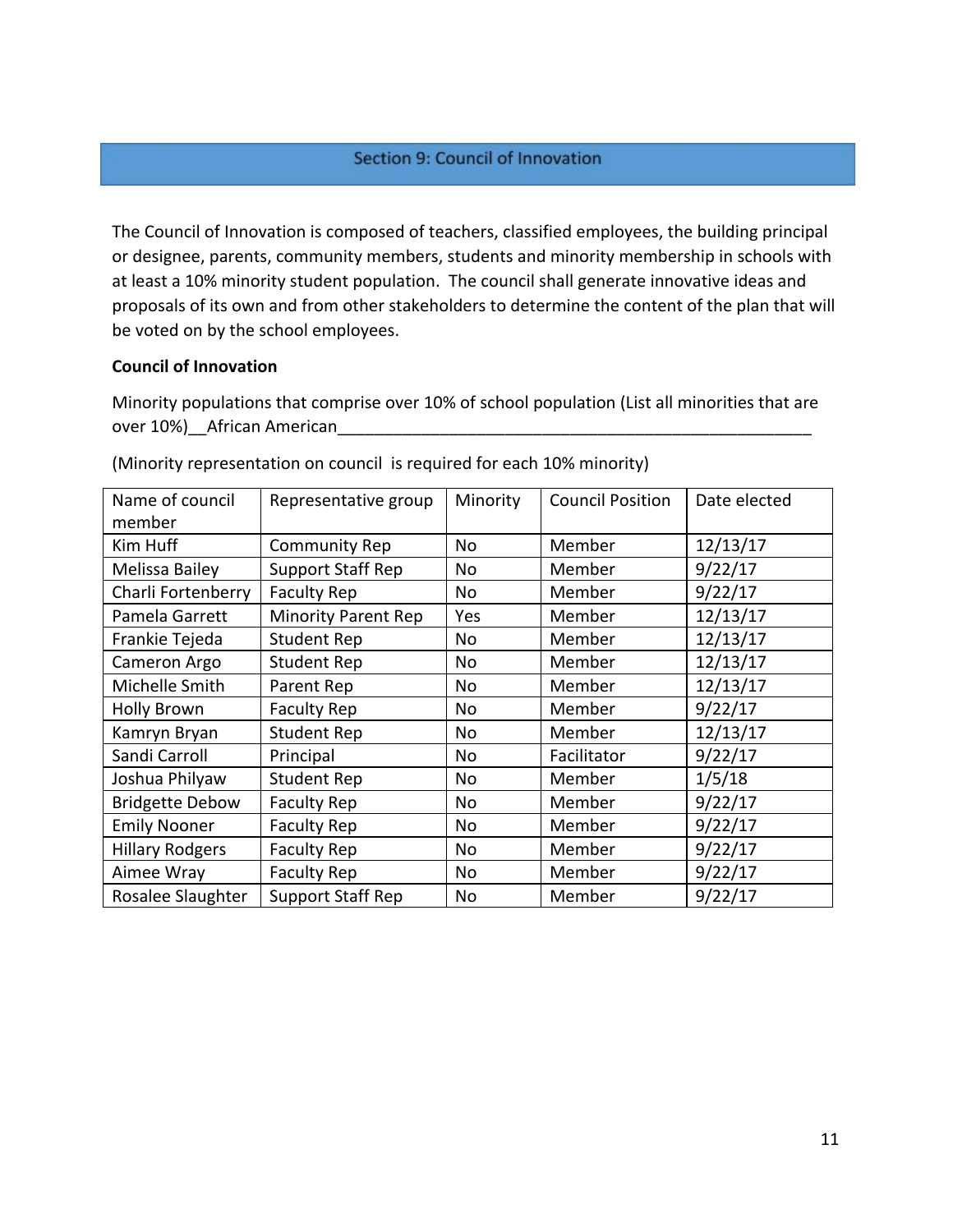#### Section 10: Shared Leadership

#### **Shared Leadership**

Complete the following chart to document collaborative opportunities for shared leadership with all stakeholders including staff, parents, and community members about the School of Innovation.

Include all meetings pertaining to the School of Innovation. Include meetings that occurred before Council of Innovation was formed. Include Council of Innovation meetings.

| <b>Meeting</b><br>date | <b>Meeting Purpose</b>                                                                                                                                                 | <b>Focus Audience</b>                                                                                                              | Number of<br><b>Attendants</b> | <b>Meeting</b><br>Outcome/Planned<br>next steps                                                                                         |
|------------------------|------------------------------------------------------------------------------------------------------------------------------------------------------------------------|------------------------------------------------------------------------------------------------------------------------------------|--------------------------------|-----------------------------------------------------------------------------------------------------------------------------------------|
| 9/22/17                | Informational:<br>Review Act 601<br>and School of<br>Innovation<br>application<br>process to<br>determine interest<br>and if would be<br>beneficial for the<br>school. | Faculty                                                                                                                            | $\overline{7}$                 | Discuss information<br>and desire to proceed<br>with the process with<br>the District Leadership<br>Team.                               |
| 9/25/17                | Presented SOI<br>information to<br>District Leadership<br>and the School<br>Board at public<br>board meeting.                                                          | Superintendent,<br>Curriculum<br>Coordinators,<br>Federal<br>Coordinator,<br><b>Board</b><br>Members, and<br>community<br>members. | 18                             | School Board gave<br>approval to proceed<br>with application<br>process-take<br>information back to<br>faculty.                         |
| 10/11/17               | Technical<br>Assistance-Arch<br>Ford Coop.                                                                                                                             | <b>SOI Applicants</b>                                                                                                              | $\overline{3}$                 | Gained knowledge of<br>application process,<br>how to identify and<br>develop meaningful<br>goals, and how to<br>develop a SOI Council. |
| 11/8/17                | <b>SOI Building</b><br>Planning<br>Committee                                                                                                                           | Faculty                                                                                                                            | $\overline{7}$                 | Shared information<br>gained at technical<br>assistance meeting.<br>School surveys and<br>poll of faculty and staff                     |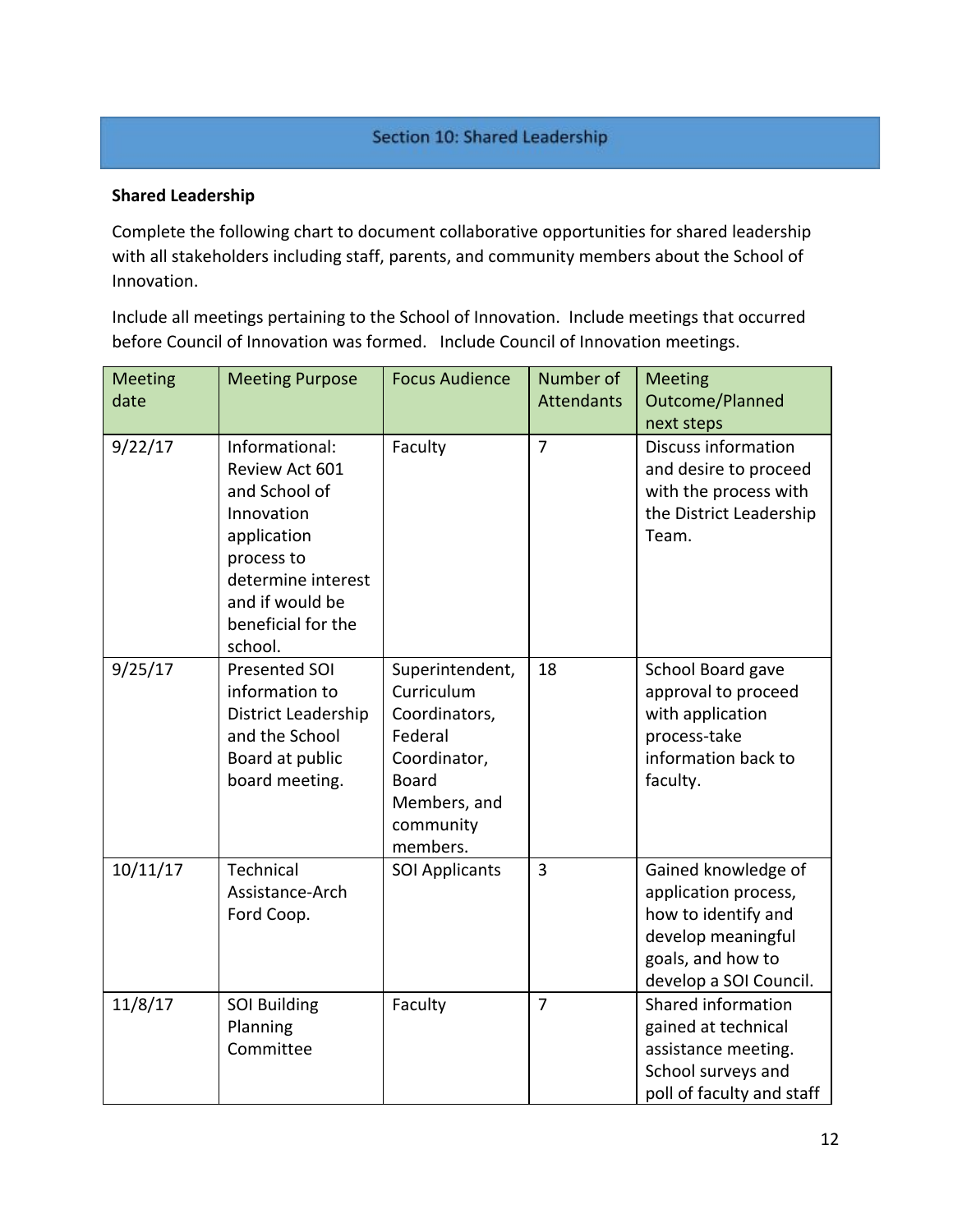|          |                                                                                                                                                                                                                      |                                                            |                                                                                  | support to be<br>completed.                                                                                                                            |
|----------|----------------------------------------------------------------------------------------------------------------------------------------------------------------------------------------------------------------------|------------------------------------------------------------|----------------------------------------------------------------------------------|--------------------------------------------------------------------------------------------------------------------------------------------------------|
| 11/16/17 | Technical<br>Assistance-Arch<br>Ford Coop.                                                                                                                                                                           | <b>SOI Applicants</b>                                      | 3                                                                                | <b>Gained information</b><br>about competency<br>based learning systems<br>and student focused<br>education. Will share<br>with planning<br>committee. |
| 11/29/17 | <b>SOI Building</b><br>Planning<br>Committee:<br>Student and<br>parent surveys<br>sent home for<br>input and Doodle<br>Poll sent to faculty<br>and staff to gain<br>60% approval.                                    | Parents and<br>students,<br>All building<br>employees      | 200 parent<br>surveys,<br>190<br>student<br>surveys,<br>35 building<br>employees | Reviewed and<br>compiled information<br>to use in planning<br>process.                                                                                 |
| 12/6/17  | Technical<br>Assistance-Crowle<br>y's Ridge Coop:<br><b>Student Learning</b><br>Needs, Goals,<br>Theory of Action,<br>and<br>Outputs/Outcome<br>S                                                                    | <b>SOI Applicants</b>                                      | 3                                                                                | Share information and<br>exercises with<br>planning<br>committee-continue to<br>work on application<br>process.                                        |
| 12/13/17 | <b>SOI Building</b><br>Planning<br>Committee: review<br>parent, faculty,<br>and student survey<br>results, identify<br>potential council<br>members, and<br>share information<br>from tech<br>assistance<br>meeting. | Faculty                                                    | 8                                                                                | Contact potential<br>council members for<br>upcoming first SOI<br>Council meeting. Use<br>parent and student<br>data to refine goals.                  |
| 1/5/18   | First official<br>Council of<br>Innovation<br>Meeting                                                                                                                                                                | Faculty, Staff,<br>Student reps,<br>community<br>reps, and | 16                                                                               | Purpose of SOI was<br>presented and<br>questions and<br>concerns were<br>addressed from the                                                            |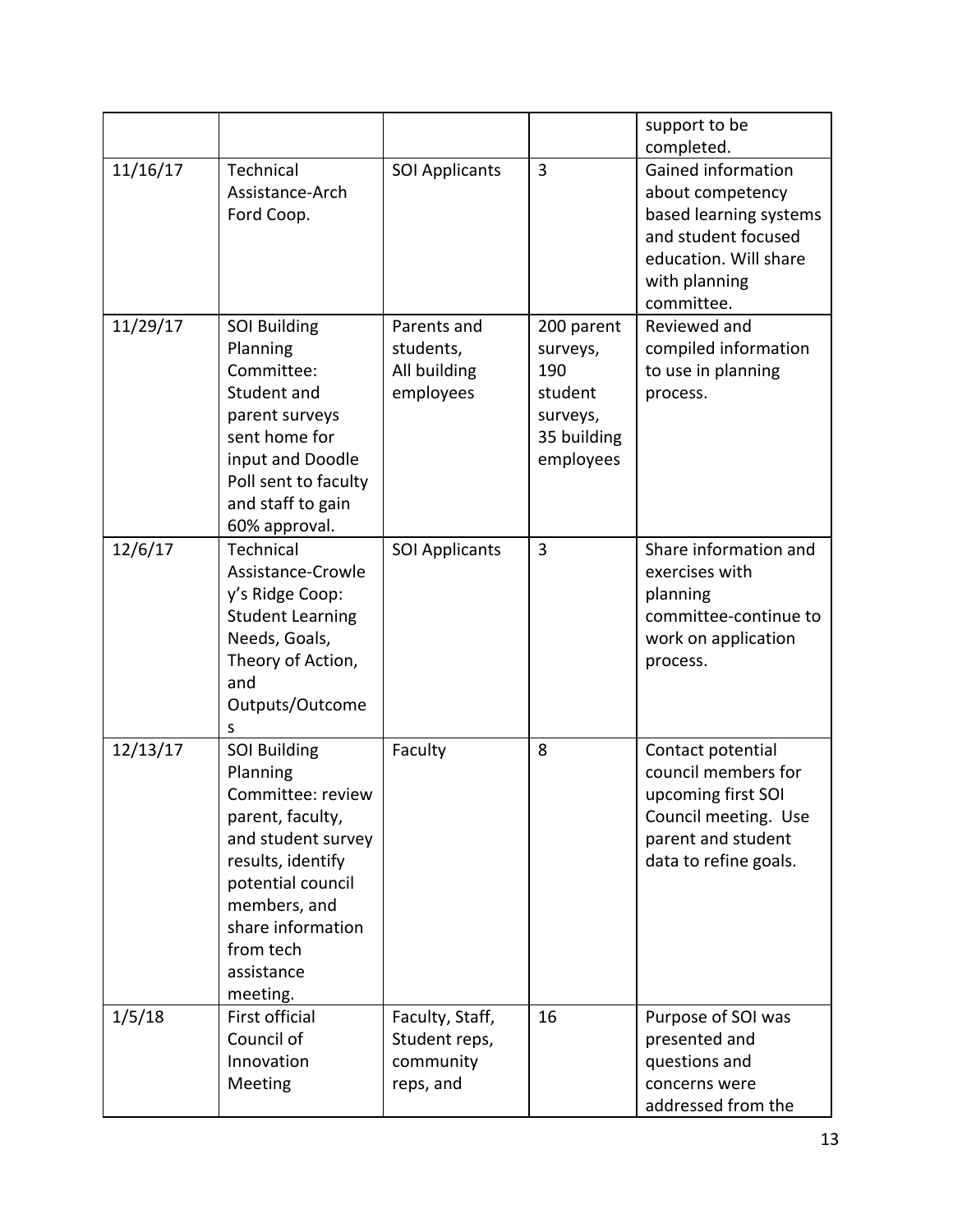|         |                                                                                                         | minority<br>representative.                                                               |              | parent and community<br>reps as well as the<br>student<br>representatives.<br>Activities and exercises<br>conducted to identify<br>and further develop<br>priorities and goals. |
|---------|---------------------------------------------------------------------------------------------------------|-------------------------------------------------------------------------------------------|--------------|---------------------------------------------------------------------------------------------------------------------------------------------------------------------------------|
| 1/8/18  | District Leadership<br>Team updated on<br>progress of<br>application.                                   | Superintendent,<br>Curriculum<br>Coordinators,<br>and Federal<br>Coordinator.             | 8            | Reviewed goals<br>created by the Council<br>of Innovation.<br>Discussed professional<br>development needs in<br>relation to the SOI<br>goals.                                   |
| 1/12/18 | Technical<br>Assistance-Zoom<br>Meeting on course<br>approvals, waivers,<br>and application<br>reviews. | SOI applicants                                                                            | $\mathbf{1}$ | Share information with<br>Council of Innovation                                                                                                                                 |
| 2/1/18  | Council of<br>Innovation<br>Meeting                                                                     | Faculty, Staff,<br>Student reps,<br>community<br>reps, and<br>minority<br>representative. | 16           | Final review of<br>application and<br>revisions needed to<br>complete the process.                                                                                              |

#### **Section 11: Election Results**

# **School Name: Tyronza Elementary**

## **Election Result**

Faculty and staff of the school must vote on the innovation plan presented by the Council of Innovation. Sixty percent of the school employees must vote in favor for the application to be submitted to the ADE. Provide the election result below:

| Number of Licensed and Classified Staff             |     |
|-----------------------------------------------------|-----|
| Number of Staff who voted                           | -20 |
| Number of Staff who voted for the Proposed Plan     | 20  |
| Number of Staff who voted against the proposed plan |     |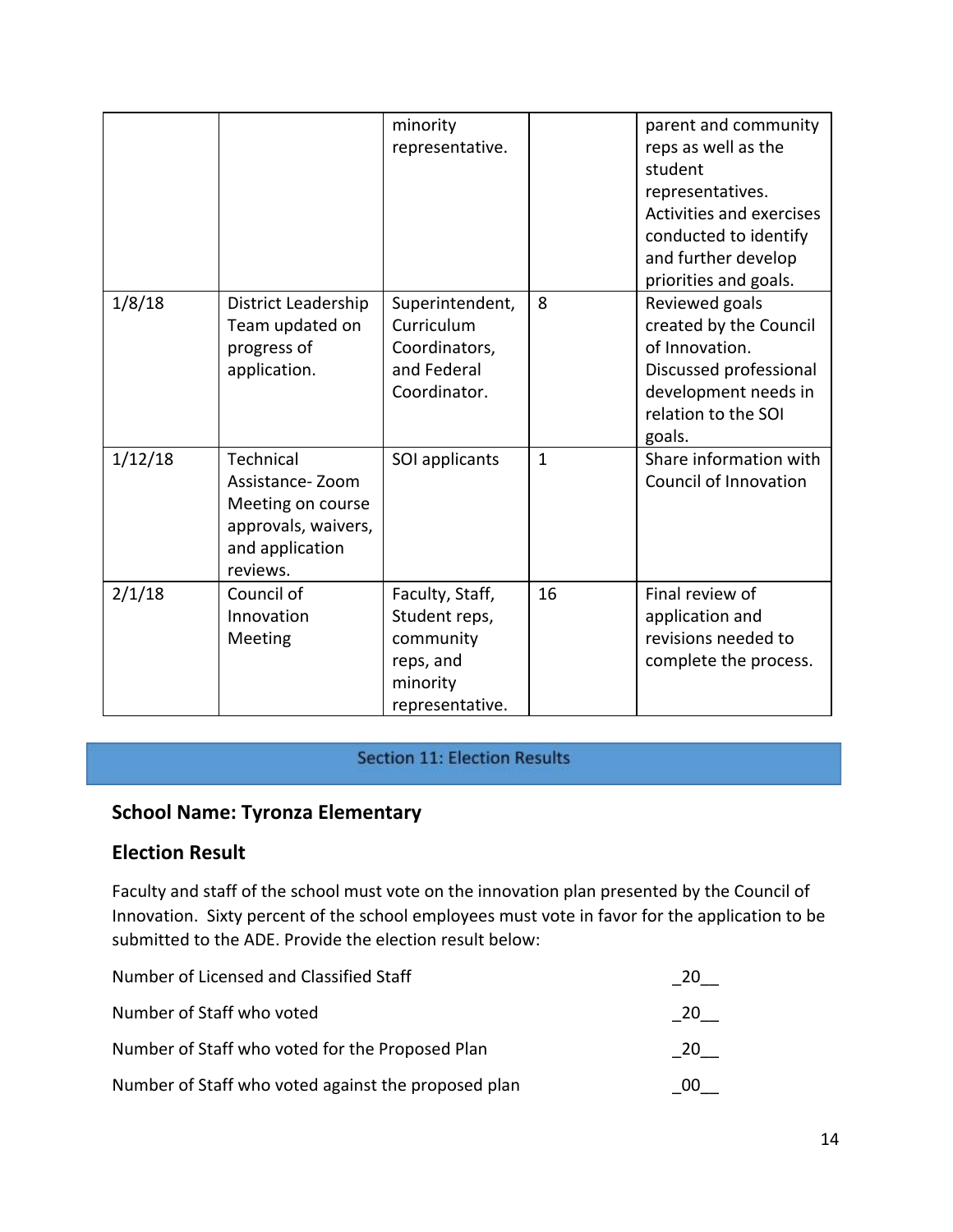#### Section 12: Professional Development Scope

# **School Name: Tyronza Elementary**

# **Professional Development Plan**

The purpose of the proposed professional development planning is to ensure staff have the capacity for the changes proposed by the innovation plan.

Complete the following chart that **details** the professional development plan.

| Date            | Audience for PD                      | Purpose of PD                                                                                    | Alignment to<br>innovation                                                                                                                                          |
|-----------------|--------------------------------------|--------------------------------------------------------------------------------------------------|---------------------------------------------------------------------------------------------------------------------------------------------------------------------|
|                 |                                      |                                                                                                  | plan/goals                                                                                                                                                          |
| Monthly 2018-19 | Teachers, Facilitators,<br>Principal | Monthly review of<br>implementation<br>process, student<br>progression, and<br>ongoing planning. | Maintenance of<br>implementation for<br>Goals 1, 2, and 3.                                                                                                          |
| Summer 2018     | All Faculty                          | Design periodic<br>learning targets for<br>K-4 Spanish<br>acquisition lessons.                   | Goal 1<br>Target acquisition<br>of 250 Spanish<br>words annually.                                                                                                   |
| Summer 2018     | <b>Technology Facilitator</b>        | Distance Learning<br><b>Facilitator Training</b>                                                 | Goal 1<br>Knowledge of how<br>to manage the<br><b>Distance Learning</b><br>classroom and<br>software to<br>facilitate Spanish<br>for 5th and 6th<br>grade students. |
| August 2018     | Teachers, Community<br>Volunteers    | <b>Mentoring training</b><br>with community<br>volunteers                                        | Goal 2<br>Procedures for<br>developing<br>meaningful                                                                                                                |

Professional Development Plan —Implementation of SOI plan during Building Phase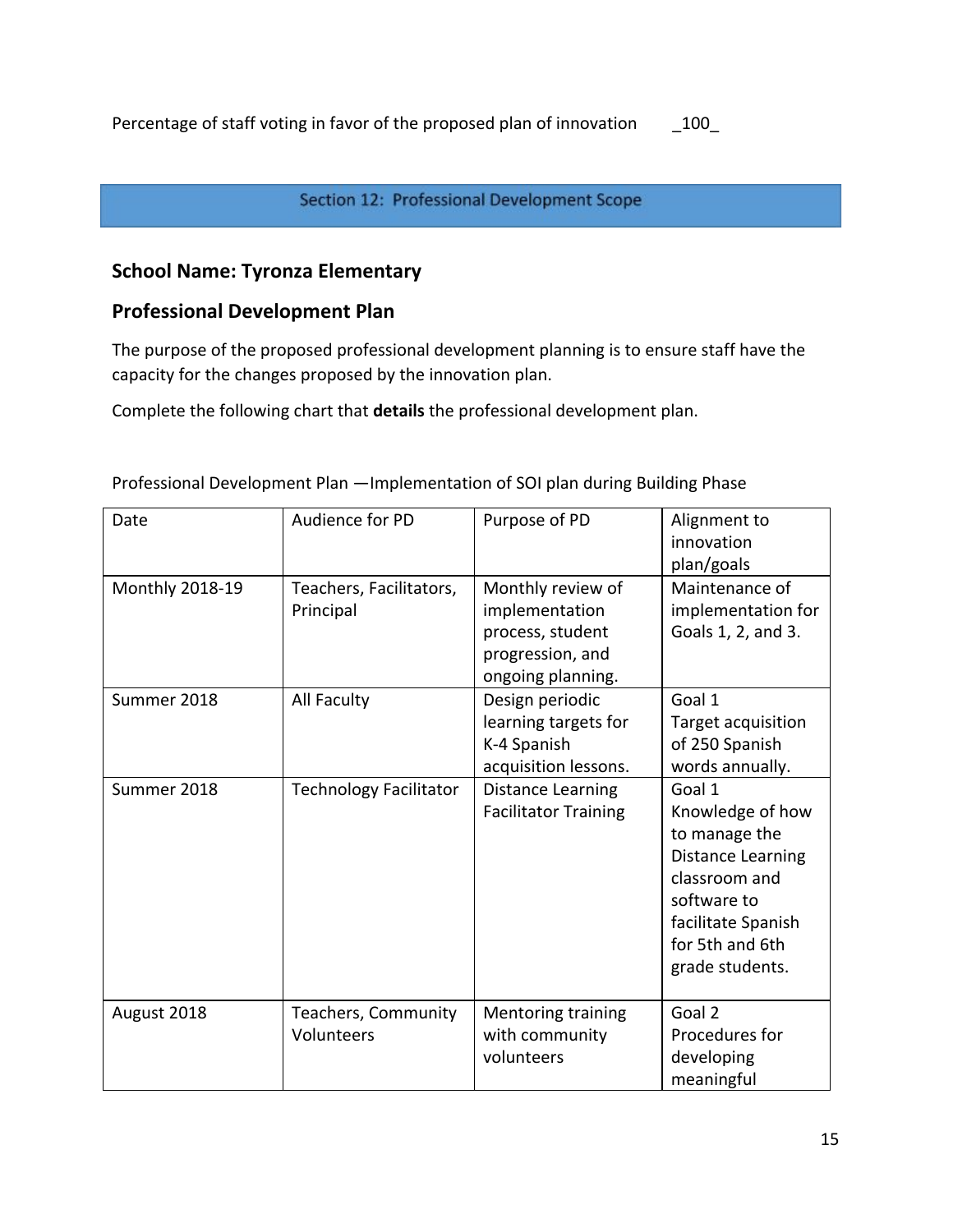|                           |                                       |                                                                                                            | mentoring<br>relationships.                                                                                          |
|---------------------------|---------------------------------------|------------------------------------------------------------------------------------------------------------|----------------------------------------------------------------------------------------------------------------------|
| Summer 2018               | <b>Elementary Business</b><br>Teacher | Training to explore<br>and implement A.C.E.<br>Frameworks. These<br>are typically offered<br>at the co-op. | Goal 3<br>Implementation of<br>Computer Tech<br>and Keyboarding<br>frameworks for the<br>elementary<br>student body. |
| December<br>2018/May 2019 | All Faculty                           | Review of student<br>grades and determine<br>if goals were met. If<br>not, determine next<br>steps.        | Goals 1, 2, and 3<br>Data review to<br>ensure effective<br>implementation.                                           |